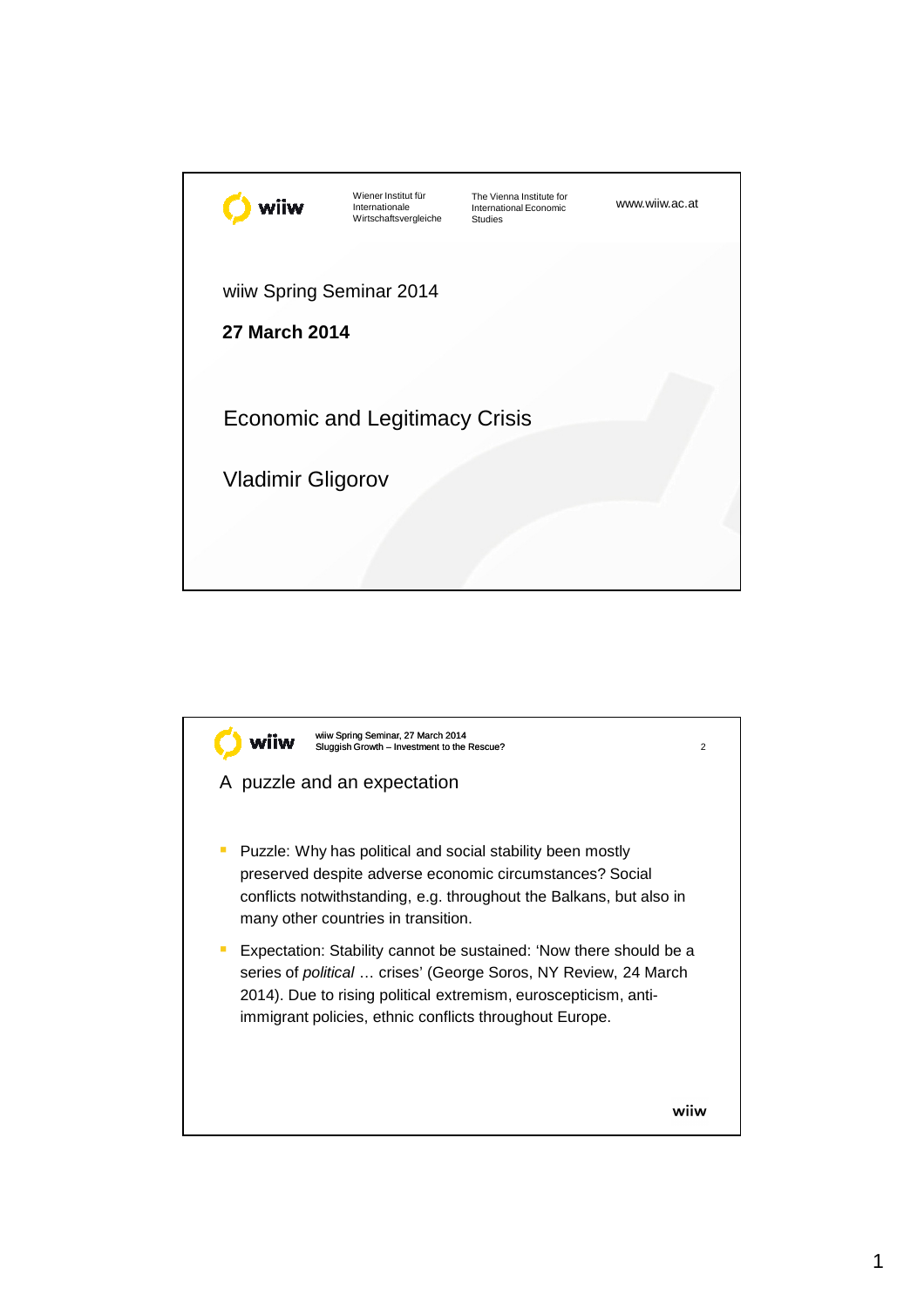

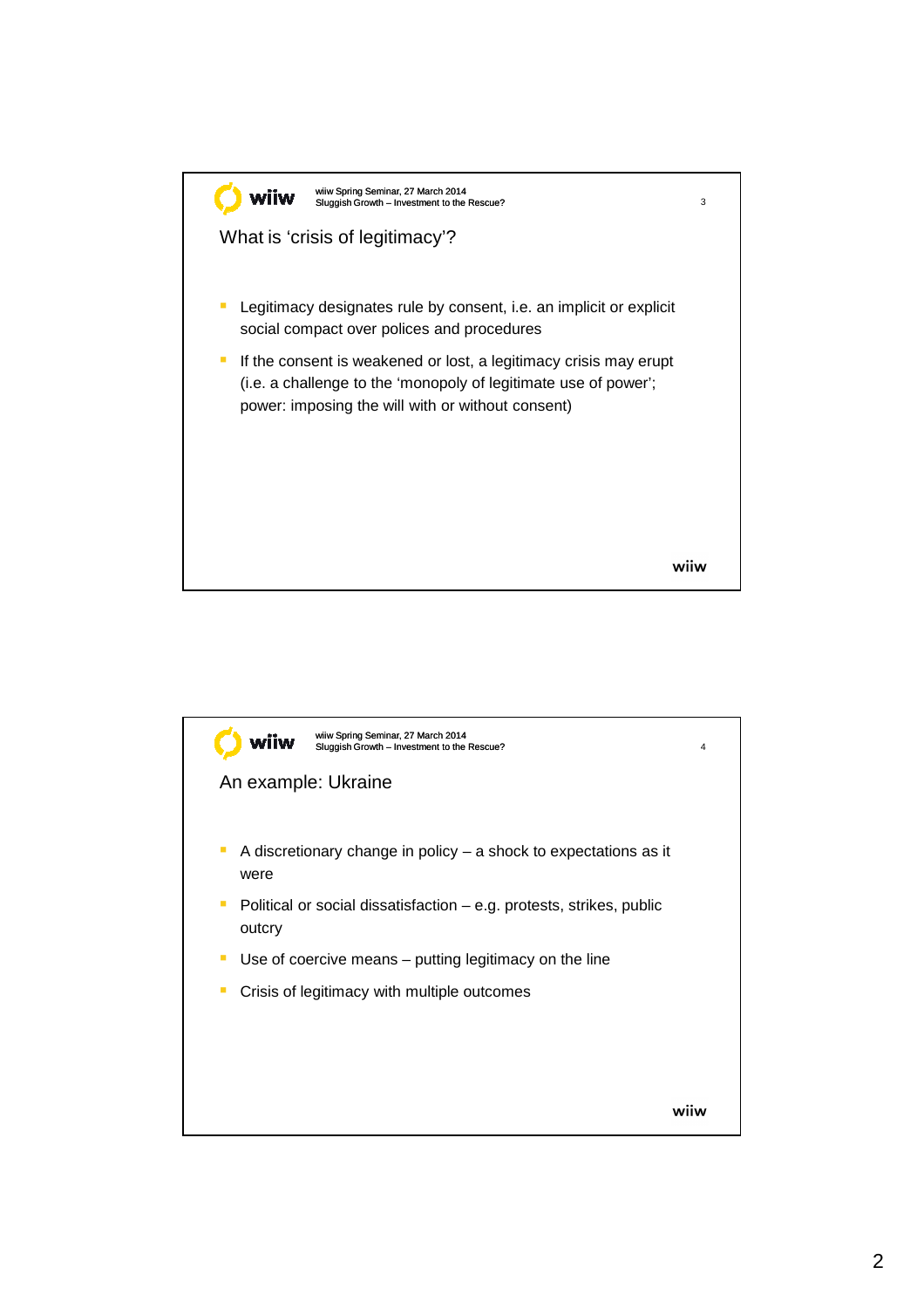

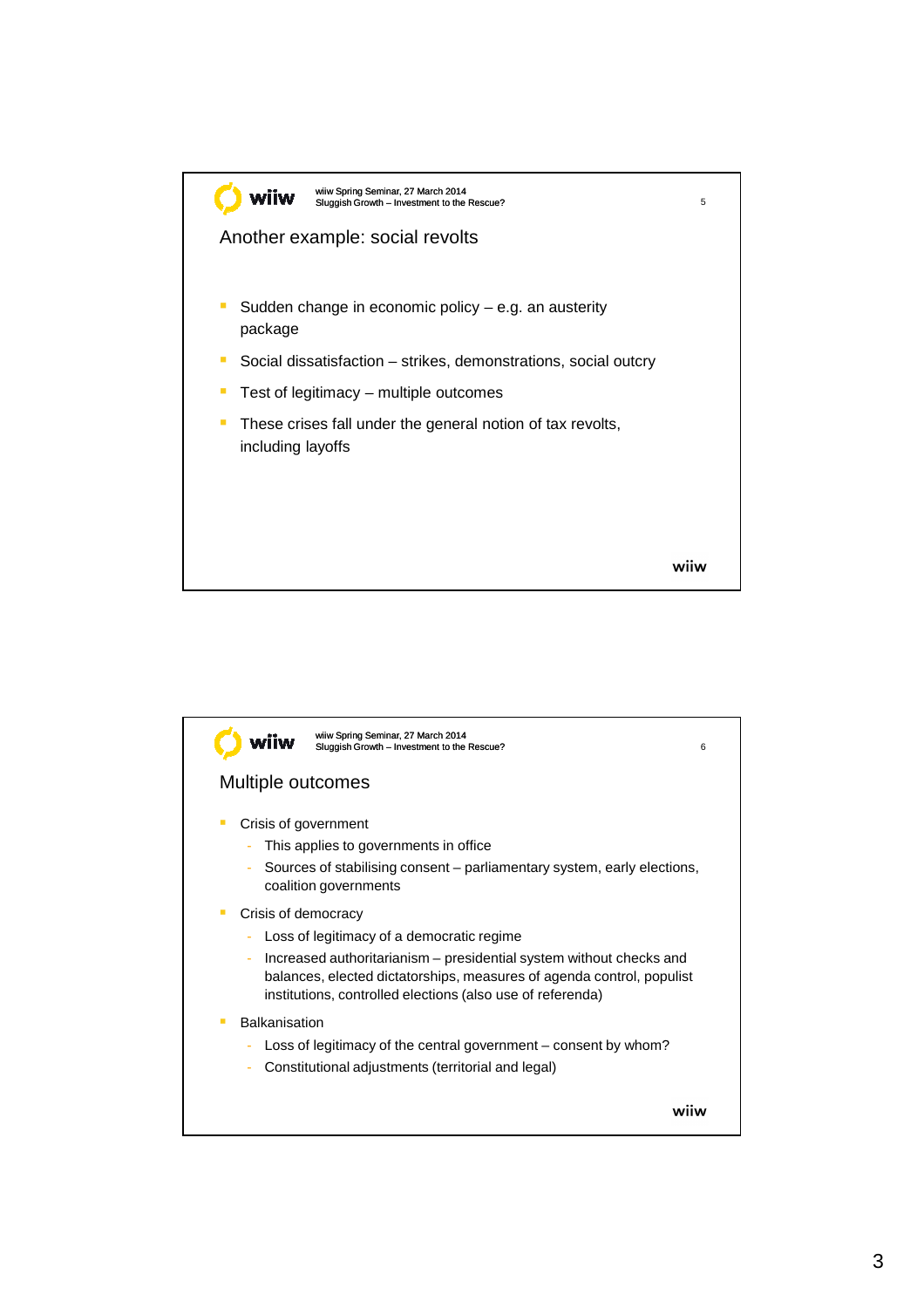

| wiiw Spring Seminar, 27 March 2014<br>wiiw<br>Sluggish Growth - Investment to the Rescue?        |      |          |                |    |                                         |      |    |                    | 8  |
|--------------------------------------------------------------------------------------------------|------|----------|----------------|----|-----------------------------------------|------|----|--------------------|----|
|                                                                                                  |      |          |                |    | Once democratic, permanently democratic |      |    |                    |    |
|                                                                                                  | year | demo     | auto duration  |    |                                         | vear |    | demo Auto duration |    |
| Albania                                                                                          | 2012 | 9        | $\Omega$       | 15 | Montenegro                              | 2012 | 9  | $\Omega$           | 6  |
| <b>Belarus</b>                                                                                   | 2012 | $\Omega$ | $\overline{7}$ | 16 | Poland                                  | 2012 | 10 | $\Omega$           | 21 |
| <b>Bulgaria</b>                                                                                  | 2012 | 9        | $\Omega$       | 22 | Portugal                                | 2012 | 10 | $\Omega$           | 36 |
| Croatia                                                                                          | 2012 | 9        | $\Omega$       | 12 | Romania                                 | 2012 | 9  | $\Omega$           | 16 |
| Czech Republic                                                                                   | 2012 | 8        | $\Omega$       | 19 | Russia                                  | 2012 | 5  | 1                  | 12 |
| Estonia                                                                                          | 2012 | 9        | $\Omega$       | 12 | Serbia                                  | 2012 | 9  | 1                  | 6  |
| Greece                                                                                           | 2012 | 10       | 0              | 37 | Slovak Republic                         | 2012 | 10 | $\Omega$           | 19 |
| Hungary                                                                                          | 2012 | 10       | 0              | 22 | Slovenia                                | 2012 | 10 | $\Omega$           | 21 |
| Latvia                                                                                           | 2012 | 8        | $\Omega$       | 21 | Spain                                   | 2012 | 10 | $\Omega$           | 34 |
| Lithuania                                                                                        | 2012 | 10       | $\Omega$       | 21 | Turkey                                  | 2012 | 9  | $\Omega$           | 29 |
| Macedonia                                                                                        | 2012 | 9        | $\Omega$       | 10 | Ukraine                                 | 2012 | 6  | $\Omega$           | 21 |
| Source: Polity IV, auto=autocracy 1-10; demo=democracy 1-10; duration=years after regime change. |      |          |                |    |                                         |      |    | (C) wiiw           |    |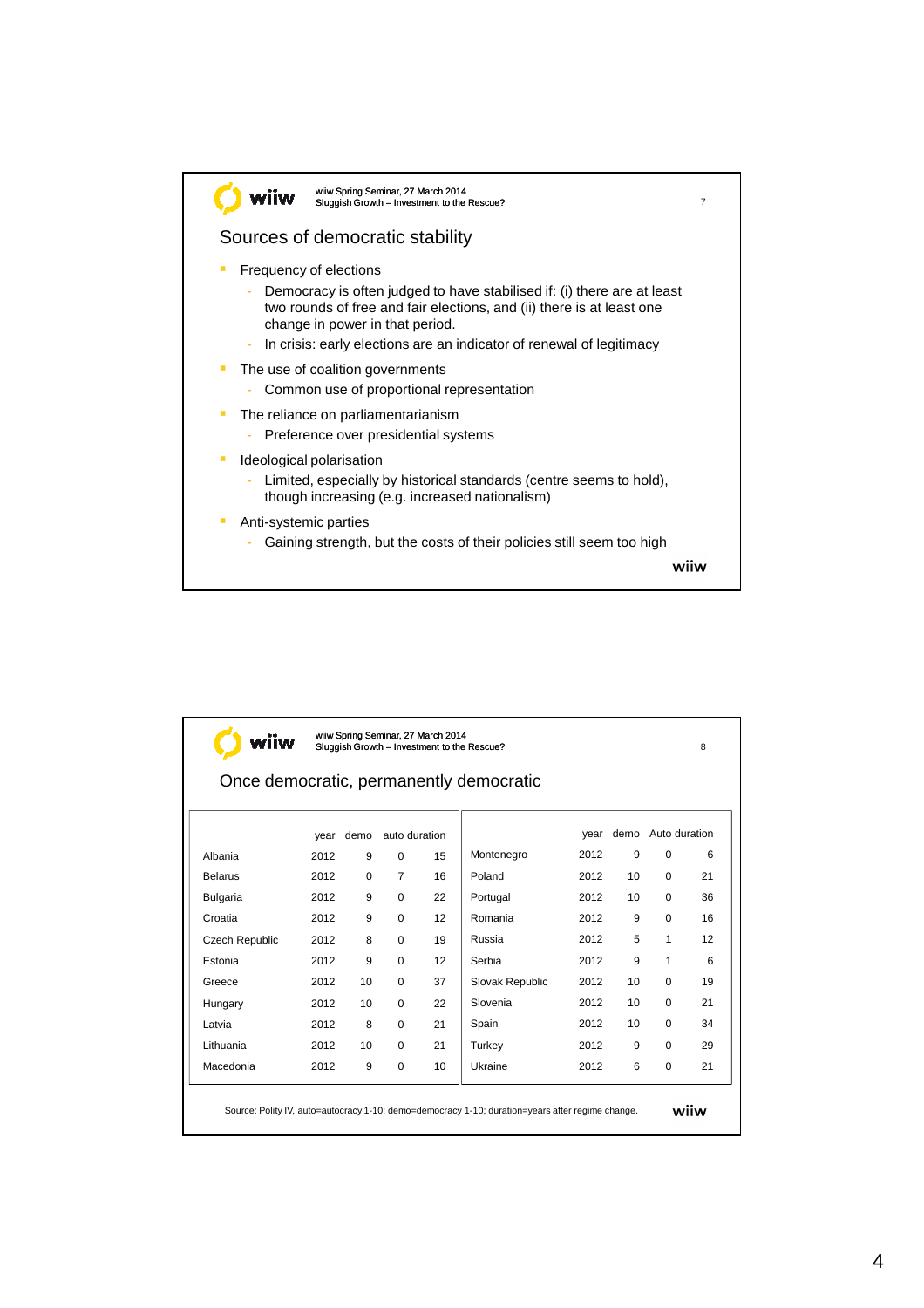|                 | Democratic legitimacy during the crisis |                |                                  |     |     |     |                           |  |  |
|-----------------|-----------------------------------------|----------------|----------------------------------|-----|-----|-----|---------------------------|--|--|
| Country         | Early elections 2007-2014<br>year       | number         | parliamentary presidential mixed |     |     |     | coalitions dominant party |  |  |
| Albania         | 2013                                    | 1              | yes                              |     |     | yes |                           |  |  |
| <b>Belarus</b>  |                                         | 0              |                                  | yes |     | yes |                           |  |  |
| <b>Bulgaria</b> | 2013                                    | 1              | yes                              |     |     | yes |                           |  |  |
| Croatia         |                                         | 0              | yes                              |     |     | yes |                           |  |  |
| Czech Rep.      | 2013                                    | 1              | yes                              |     |     | yes |                           |  |  |
| Estonia         |                                         | 0              | yes                              |     |     | yes |                           |  |  |
| Greece          | 2007, 2009, 2012                        | 3              | yes                              |     |     | yes |                           |  |  |
| Hungary         |                                         | 0              | yes                              |     |     |     | yes                       |  |  |
| Latvia          | 2011                                    | 1              | yes                              |     |     | yes |                           |  |  |
| Lithuania       |                                         | $\Omega$       | yes                              |     |     | yes |                           |  |  |
| Macedonia       | 2008, 2011, 2014                        | 3              | yes                              |     |     |     | yes (2)                   |  |  |
| Montenegro      | 2009, 2012                              | $\overline{2}$ |                                  | yes |     |     | yes                       |  |  |
| Poland          |                                         | 0              | yes                              |     |     | yes |                           |  |  |
| Portugal        | 2011                                    | 1              | yes                              |     |     | yes |                           |  |  |
| Romania         |                                         | 0              |                                  |     | yes |     | yes                       |  |  |
| Russia          |                                         | 0              |                                  | yes |     |     | yes                       |  |  |
| Serbia          | 2014                                    | 1              | yes                              |     |     |     | yes                       |  |  |
| Slovakia        | 2012                                    | 1              | yes                              |     |     | yes |                           |  |  |
| Slovenia        | 2011                                    | 1              | yes                              |     |     | yes |                           |  |  |
| Spain           | 2011                                    | 1              | yes                              |     |     | yes |                           |  |  |
| Turkey          |                                         | 0              | yes                              |     |     |     | yes                       |  |  |
| Ukraine         | 2007                                    | 1              |                                  | yes |     | yes |                           |  |  |

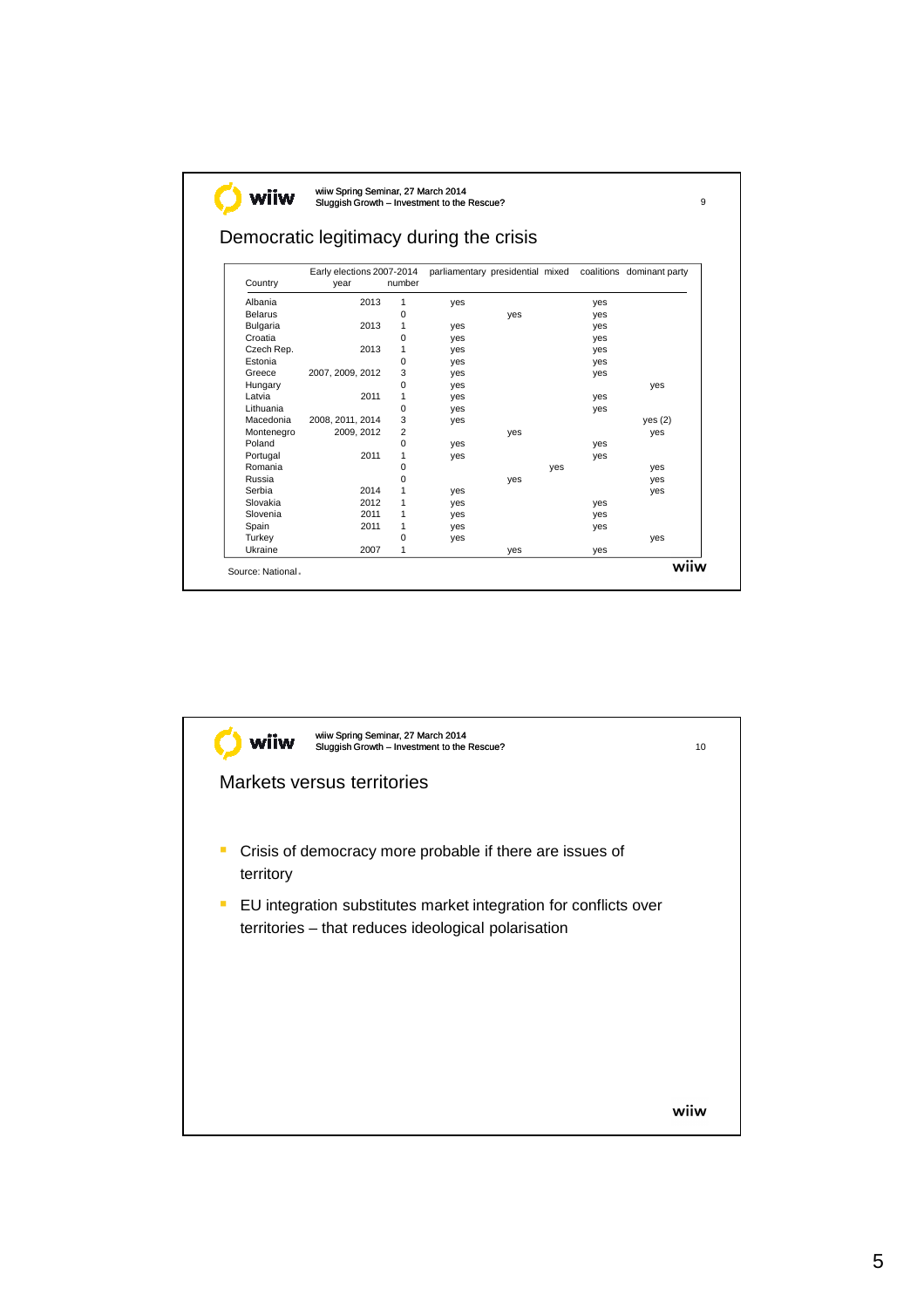

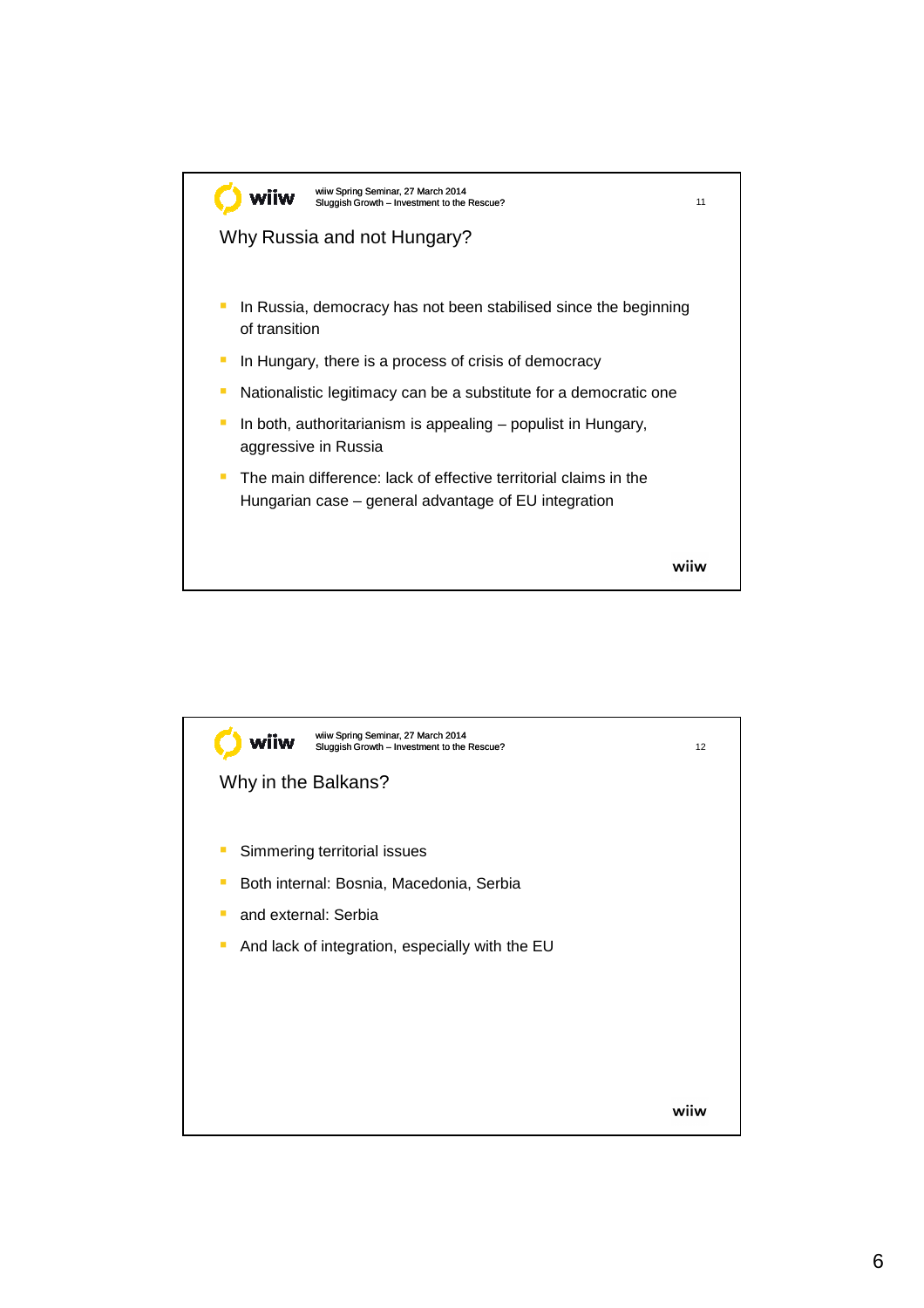

|                |                    |                |                                                                    |      | Right and left (votes in the two last elections) |                                             |         |                                             |     |
|----------------|--------------------|----------------|--------------------------------------------------------------------|------|--------------------------------------------------|---------------------------------------------|---------|---------------------------------------------|-----|
|                | right-wing extreme |                | left-wing extremism<br>previous, % latest, % previous, % latest, % |      |                                                  | right-wing extreme<br>previous, % latest, % |         | left-wing extremism<br>previous, % latest,% |     |
| Albania        | 2.1                | 3              |                                                                    |      | Austria                                          | 28.2                                        | 29.7    |                                             |     |
| <b>Belarus</b> |                    |                |                                                                    |      | Belguim                                          | 12                                          | 7.8     |                                             |     |
| Bulgaria       | 9.4                | 7.3            |                                                                    |      | Danmark                                          | 13.9                                        | 12.3    | 2.2                                         | 6.7 |
| Croatia        | 3.4                | 2.8            | $\Omega$                                                           | 5.2  | Finland                                          | 4.1                                         | 19      |                                             |     |
| Czech Rep.     |                    | 6.9            | 11.3                                                               | 14.9 | France                                           | 4.3                                         | 13.6    | 4.3                                         | 6.9 |
| Estonia        | $\cdot$            | ٠              |                                                                    |      | Germany                                          | $\ddot{\phantom{0}}$                        | 4.7     |                                             |     |
| Greece         | 0.3                | $\overline{7}$ | 25.3                                                               | 32.8 | Italy                                            | ×                                           | $\cdot$ |                                             |     |
| Hungary        | 2.2                | 16.7           |                                                                    |      | Netherlands                                      | 15.5                                        | 10.1    |                                             |     |
| Latvia         | 7.7                | 13.9           |                                                                    |      | Sweden                                           | 2.9                                         | 5.7     |                                             |     |
| Lithuania      | 7.3                | 12.7           |                                                                    |      |                                                  |                                             |         |                                             |     |
| Macedonia      |                    |                |                                                                    |      |                                                  |                                             |         |                                             |     |
| Montenegro     |                    |                |                                                                    |      |                                                  |                                             |         |                                             |     |
| Poland         |                    |                |                                                                    |      |                                                  |                                             |         |                                             |     |
| Portugal       |                    |                | 7.9                                                                | 7.9  |                                                  |                                             |         |                                             |     |
| Romania        |                    |                |                                                                    |      |                                                  |                                             |         |                                             |     |
| Russia         | 8.1                | 11.7           | 11.6                                                               | 19.2 |                                                  |                                             |         |                                             |     |
| Slovakia       | 5.1                | 4.6            |                                                                    |      |                                                  |                                             |         |                                             |     |
| Serbia         |                    |                |                                                                    |      |                                                  |                                             |         |                                             |     |
| Slovenia       | 5.4                | 1.8            |                                                                    |      |                                                  |                                             |         |                                             |     |
| Spain          |                    |                | 3.8                                                                | 6.9  |                                                  |                                             |         |                                             |     |
| Turkey         | 14.3               | 13             |                                                                    |      |                                                  |                                             |         | (C) wiiw                                    |     |
| Ukraine        | 0.8                | 10.4           | 5.4                                                                | 13.2 |                                                  |                                             |         |                                             |     |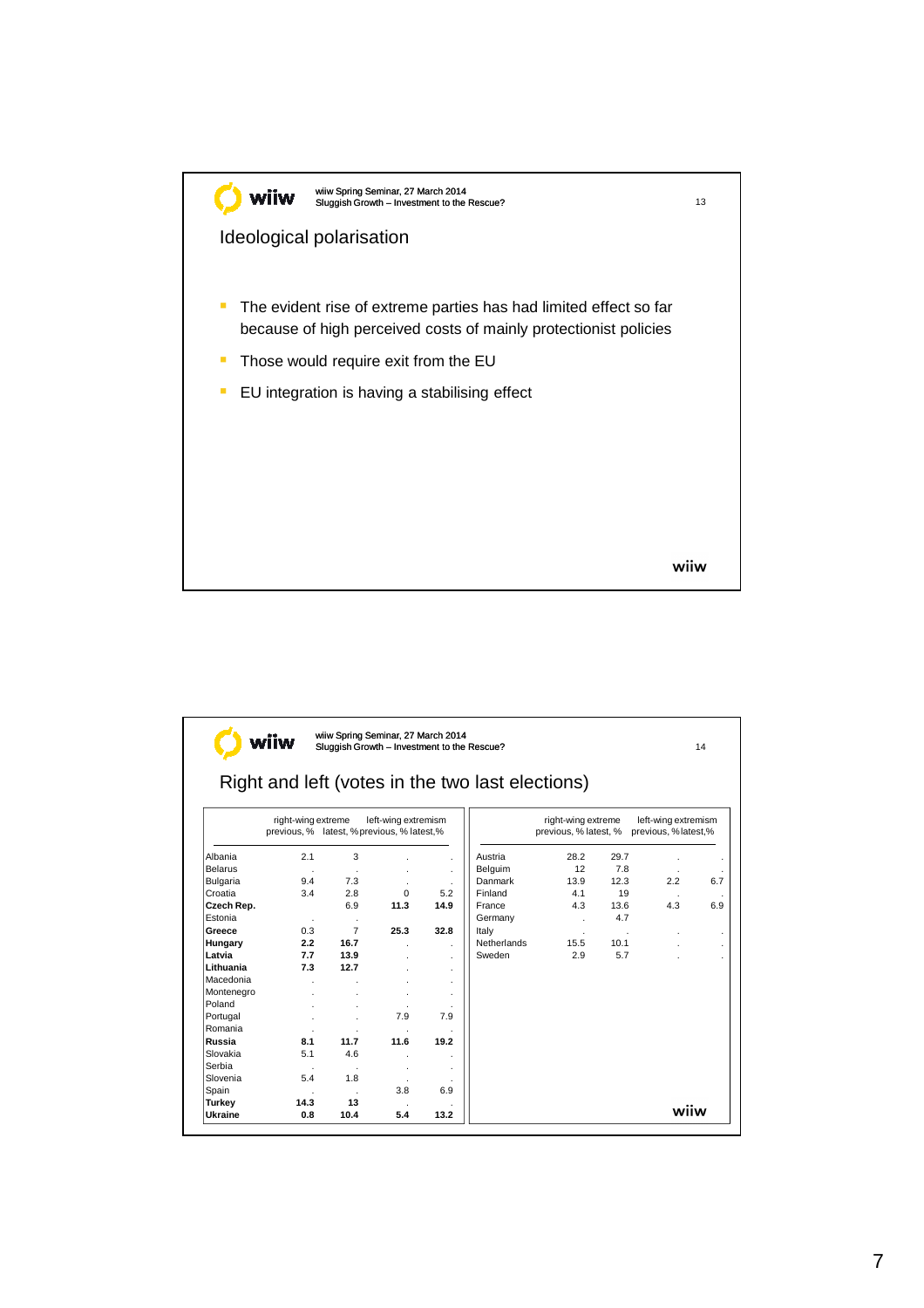